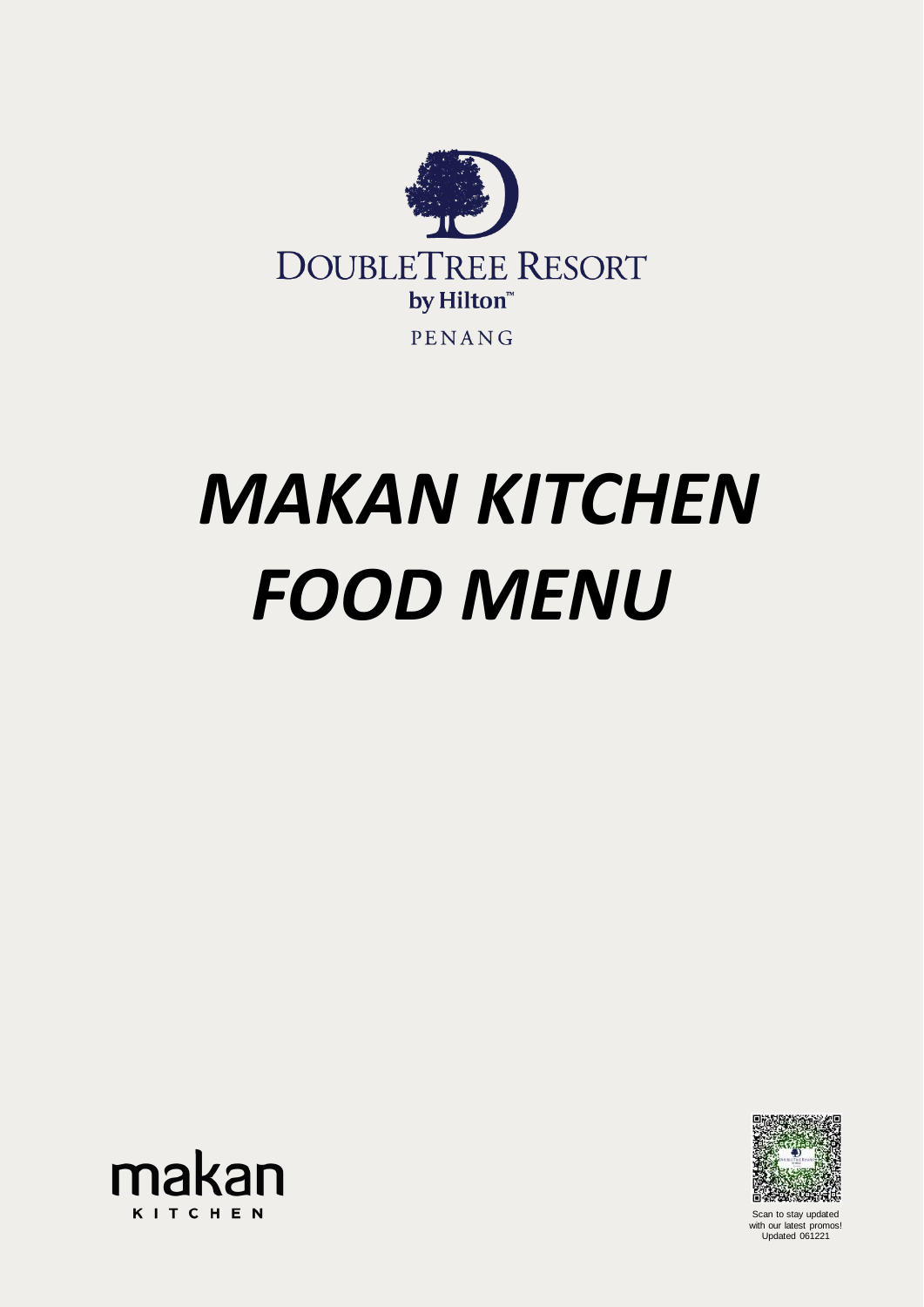### makan **KITCHEN**



Scan to stay updated with our latest promos! Updated 061221

### **BREAKFAST**

### Served Daily From 6.30AM – 11.00AM

#### Vegetarian (MK) MAKAN KITCHEN SIGNATURE (H) Healthy Option **(V) (H)**

| (V) The Continental Breakfast<br>Orange Juice, Seasonal Sliced Fruits or Fresh Fruit Salad,                                                                                                                                                                                                                                                             | <b>MYR40</b>  |
|---------------------------------------------------------------------------------------------------------------------------------------------------------------------------------------------------------------------------------------------------------------------------------------------------------------------------------------------------------|---------------|
| Bakery Basket Served with Preserved Fruits, Honey and Butter,<br>Corn Flakes and Plain Yoghurt<br>Freshly Brewed Coffee or Tea                                                                                                                                                                                                                          |               |
| <b>The Great Breakfast</b><br>Orange Juice, Seasonal Sliced Fruits or Fresh Fruit Salad,<br>Bakery Basket Served with Preserved Fruits, Honey and Butter, Corn Flakes and Plain<br>Yoghurt, Two Eggs Prepared To Your Liking Served with Sausages, Hash Brown,<br>Beef Bacon, Button Mushrooms, Tomato and Baked Beans.<br>Freshly Brewed Coffee or Tea | <b>MYR 50</b> |
| All Cereals Are Served with Your Choice Of Full Cream, Low Fat or Soy Milk                                                                                                                                                                                                                                                                              |               |
| (MK) Truly Malaysian<br>Nasi Lemak with Chicken Rendang, Prawn Sambal and Condiments.<br>Seasonal Sliced Fruits and Breakfast Cake. Teh Tarik or Kopi Susu                                                                                                                                                                                              | <b>MYR40</b>  |
| <b>Chinese Classic</b><br>Toasted Hai-lam Bread with Kaya and Butter, Congee with a Selections of Chicken OR<br><b>Fish Accompanied with Traditional Condiments Of Century Eggs, Salted Duck Eggs,</b><br>Fried Chinese Dough and Fried Dace Fish. Fresh Seasonal Fruits with<br>Herbal Infusions Tea Or Soy Milk                                       | <b>MYR 30</b> |
| <b>Indian Inspired</b><br>2 Pieces Of Roti Pratha, Accompanied with Traditional Condiments Of Dhall<br>"Lentil Gravy", Fish Curry and Cucumber Raita. Fresh Seasonal Fruits.<br>Teh Tarik or Nescafe Tarik                                                                                                                                              | <b>MYR 30</b> |
| <b>Cereals And Muesli</b><br>(V) Assorted Breakfast Cereals<br>Served with Hot or Cold Milk, Low Fat or Soy Milk                                                                                                                                                                                                                                        | <b>MYR 15</b> |
| (H) Bircher Muesli<br>With Fruits, Nuts and Berry Stew                                                                                                                                                                                                                                                                                                  | <b>MYR 15</b> |
| (V) Hot Oatmeal<br>Served with Cinnamon Sugar, Dried Fruits, Fresh Banana                                                                                                                                                                                                                                                                               | <b>MYR 15</b> |
| (V) Selections Of Yoghurt<br>Choices Of Blueberry, Raspberry, Strawberry                                                                                                                                                                                                                                                                                | <b>MYR 15</b> |

#### **From The Bakery**

Any Three Of The Following Served with Butter and Marmalades Croissant, Muffins, Danish Pastries, White, Whole Wheat, Soft or Hard Rolls **MYR 20**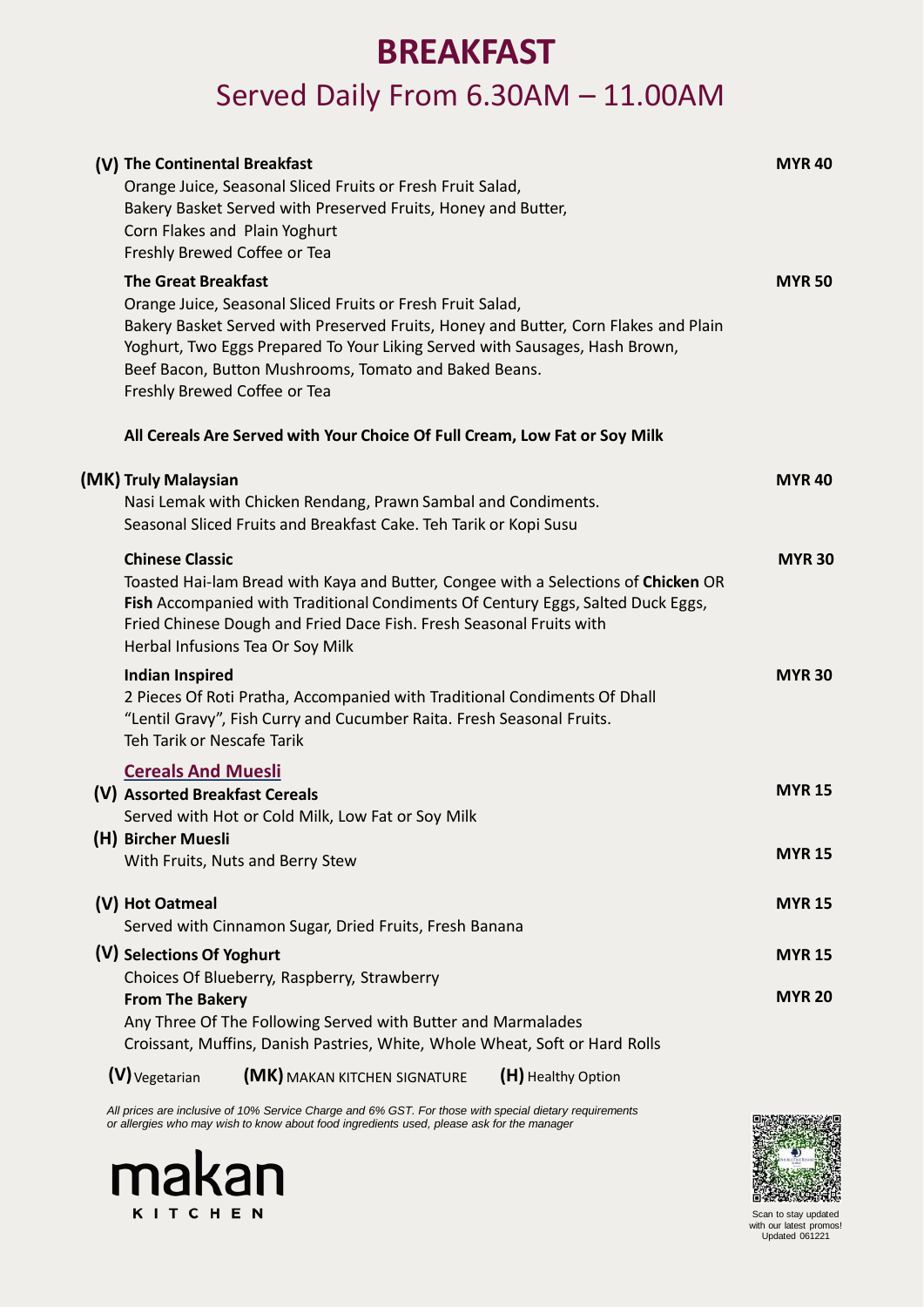### makan **KITCHEN**



Scan to stay updated with our latest promos! Updated 061221

### **ALL DAY DINING**

### Served Daily From 11.00AM – 12.00AM

#### **STARTERS**

|  | (MK) Malaysia Traditional Satay<br>Choices Of 12 or 6 Skewers with Chicken, Lamb or Beef. Accompanied with<br><b>Peanut Sauce and Traditional Condiments</b>                             | <b>MYR42</b><br><b>MYR 24</b> |
|--|------------------------------------------------------------------------------------------------------------------------------------------------------------------------------------------|-------------------------------|
|  | (V) Deep Fried Malaysian Cruller<br>Vegetable Spring Roll, Curried Potato Samosa Served with Thai Sweet Chilli Sauce and<br>Mango Chutney                                                | <b>MYR 25</b>                 |
|  | (H) Caesar Salad<br>Romaine Leaves with Croutons, Parmesan Cheese, Poached Egg and Anchovies.<br>With Choices of -                                                                       | MYR32                         |
|  | (H) Smoked Salmon<br><b>Chicken Breast</b>                                                                                                                                               | <b>MYR40</b><br><b>MYR 38</b> |
|  | <b>Tuna Nicoise Salad</b><br>Romaine Lettuce, Chunky Tuna, Black Olive, Hard-Boiled Egg, French Bean,<br>Potato, Artichoke, and Lemon Dressing                                           | <b>MYR 34</b>                 |
|  | (V) Fattoush Salad<br>Romaine Lettuce, Japanese Cucumber, Fresh Onion Ring, Cherry Tomatoes, Crispy<br>Corn Tortilla, Red Radish, and Trio Bell Pepper                                   | <b>MYR 32</b>                 |
|  | <b>SANDWICHES &amp; BURGERS</b>                                                                                                                                                          |                               |
|  | <b>Ferringhi Toast</b><br>Ciabatta Bread, Fresh Tomatoes, Misclun Mix, French Onion Rings, Cheddar Cheese,<br>Chicken Ham, Beef Pastrami, Guacamole, Gherkin with Honey Mustard Dressing | <b>MYR 32</b>                 |
|  | <b>DoubleTree Cheese Burger</b><br>Grilled Beef Patties Topped with Cheddar Cheese, Beef Bacon, Onion Confit,<br>Served with Fries                                                       | <b>MYR 38</b>                 |
|  | <b>Grilled Chicken Burger</b><br>Marinated Chicken Tight, Topped with Cheddar Cheese,<br>Served with Fries                                                                               | <b>MYR 36</b>                 |
|  | <b>Chicken Tortilla</b>                                                                                                                                                                  | <b>MYR 30</b>                 |

Grilled Chicken Breast, Mixed Lettuce, Trio Bell Pepper, Wrapped with Tortilla Skin,

Served with Fries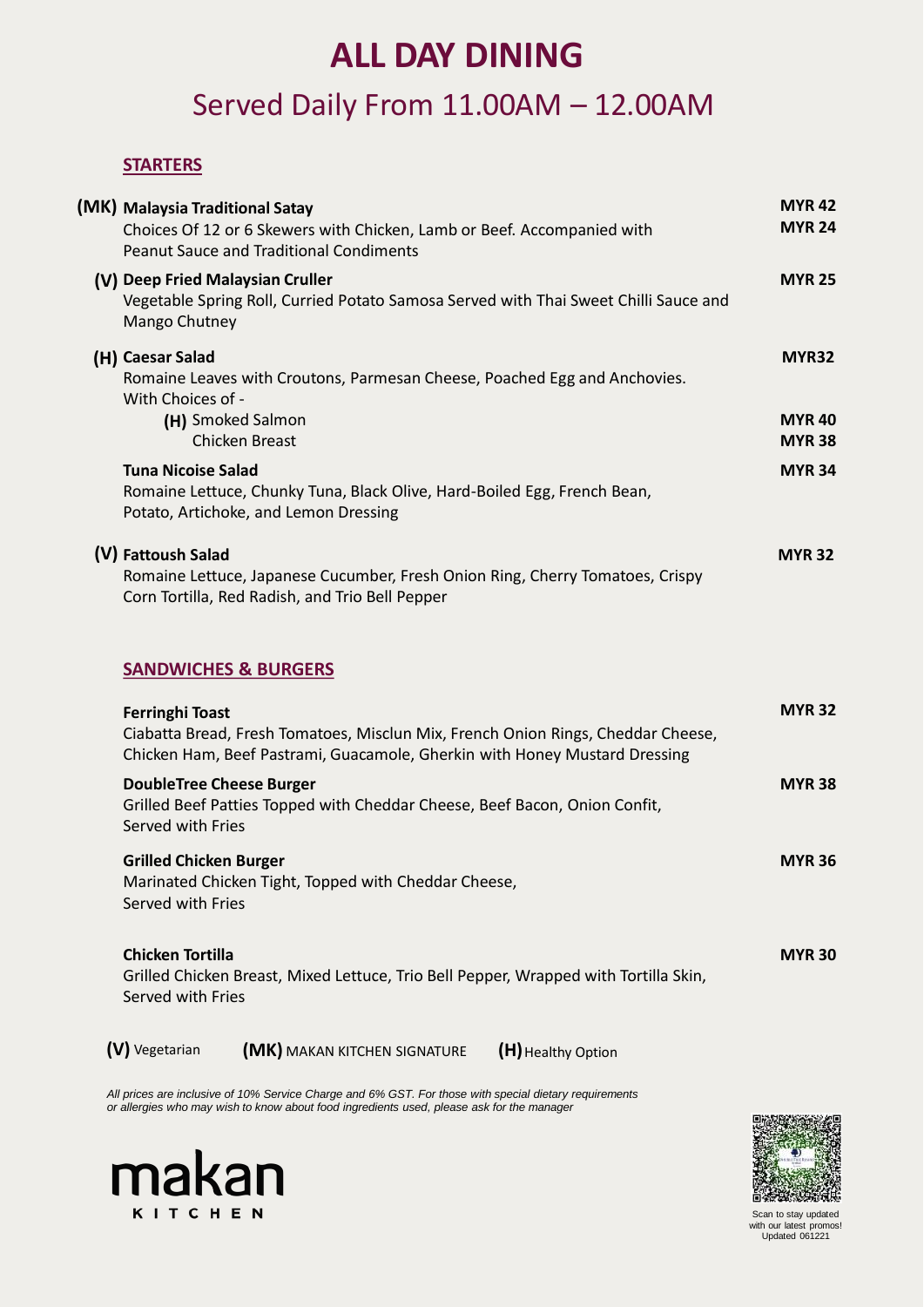### makan **KITCHEN**



Scan to stay updated with our latest promos! Updated 061221

### **SOUPS**

### Tomato Sauce, Chicken Ham Slice, Olives, Oregano and Mozzarella Cheese **(V)** Vegetarian (MK) MAKAN KITCHEN SIGNATURE (H) Healthy Option

| <b>Sup Kambing Maidin</b><br>Mamak Style Thick Lamb Soup, with Carrot, Potatoes, Fried Onion, Celery                                                                                          | <b>MYR 25</b>                  |
|-----------------------------------------------------------------------------------------------------------------------------------------------------------------------------------------------|--------------------------------|
| (V) Tomato Rassam Soup<br>Indian style Tomato Soup with Herbs<br><b>French Onion Soup</b><br>Rich, Silky Broth Made from Thinly Sliced Onions, Butter, Beef Broth, Fresh Thyme And Bay Leaves | <b>MYR 22</b><br><b>MYR 25</b> |
| (V) Mushroom Soup<br>Hand-picked Wild Mushrooms Creamy Soup with a Drizzle Of Truffle Oil<br><b>PASTA</b>                                                                                     | <b>MYR 22</b>                  |
| <b>Seafood Aglio Olio</b><br>Classic Italian Style Pasta with Sautee Garlic, Seafood, Chili Flakes, Prawn and Chopped Parsley                                                                 | <b>MYR 32</b>                  |
| <b>Carbonara</b><br>Creamy White Sauce, Beef Bacon, Garlic, Mushrooms and Herbs                                                                                                               | <b>MYR 30</b>                  |
| <b>Bolognese</b><br>Minced Beef Cooked In Tomato Sauce                                                                                                                                        | <b>MYR 30</b>                  |
| <b>Gratinated Cheese</b><br>Creamy Base Pasta With Oven Baked Load Of Cheese                                                                                                                  | <b>MYR 30</b>                  |
| Your Choice Of Pasta: Spaghetti, Fettuccini, Penne, Macaroni                                                                                                                                  |                                |
| PIZZA                                                                                                                                                                                         |                                |
| (V) Clasical Margarita<br>Tomato Sauce, Fresh Tomato, Fresh Basil, Oregano and Mozzarella Cheese                                                                                              | <b>MYR 32</b>                  |
| (V) Mushroom And Bell Peppers<br>Tomato Sauce, Fresh Button Mushroom, Garlic Oil, Oregano and Mozzarella Cheese                                                                               | <b>MYR 32</b>                  |
| <b>Seafood Galore</b><br>Tomato Sauce, Mix Seafood, Garlic Oil, Chili Flakes and Mozzarella Cheese                                                                                            | <b>MYR 36</b>                  |
| Pepperoni                                                                                                                                                                                     | <b>MYR 38</b>                  |

Tomato Sauce, Beef Pepperoni Slices, Olives, Oregano and Mozzarella Cheese

#### **Chicken Ham**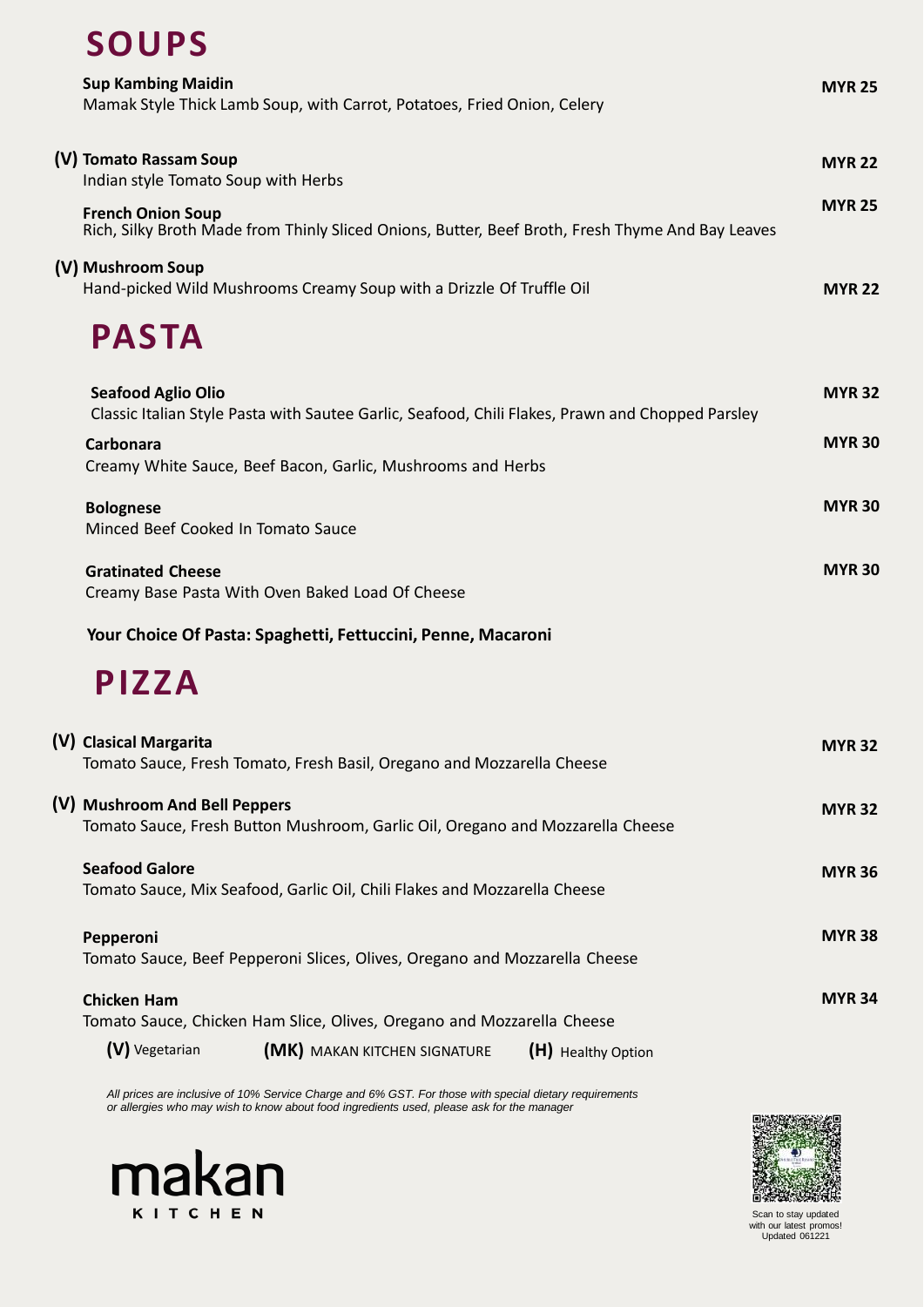## makan **KITCHEN**



Scan to stay updated with our latest promos! Updated 061221

### **MALAYSIAN FAVOURITES**

| (MK) DoubleTree Penang Nasi Kandar<br>Penang style Mix Rice Served with Chicken Masala, Daging Masak Hitam, Kari Ikan,<br>Kobis Goreng Kunyit, Dalca Sayuran, Papadom, Hard Boiled Egg, Fresh Green Chili<br>and Steamed Bendi | <b>MYR 38</b> |
|--------------------------------------------------------------------------------------------------------------------------------------------------------------------------------------------------------------------------------|---------------|
| (MK) Mee Mamak<br>Yellow Noodles with Tomato, Fish Cakes, Vegetable Fritter, Bean Curd,<br>Boiled Potato, Chili Paste and Fried Prawns                                                                                         | <b>MYR 30</b> |
| (MK) Penang Assam Laksa<br>Penang Famous Fish Broth Noodle Serve with Condiments                                                                                                                                               | <b>MYR 28</b> |
| <b>Char Koay Teow</b><br>Flat Rice Noodles with Fishcake, Prawns, Chives, Sliced Chicken and Beansprouts                                                                                                                       | MYR30         |
| (MK) Penang Hokkien Mee<br>Penang Style Prawn Broth with Yellow Noodle, Signature Chili Paste, Beansprouts                                                                                                                     | MYR28         |
| (MK) Hainanese Chicken Rice<br>Scented Rice, Long Cabbage Broth, Siew Pak Choy and Poached Chicken                                                                                                                             | <b>MYR 32</b> |
| (V) Nyonya Vegetarian Fried Mee Hoon<br>Wok Fried Rice Vermicelli with Choy Sum, Tofu, Fried Bean Curd<br>Beansprouts, Carrots and Spring Onion                                                                                | <b>MYR 28</b> |
| (MK) Nasi Goreng Ferringhi<br>Scented Rice, Chilli Paste, Crispy Anchovies, Fish Cakes, Fried Egg, Local<br>style Chicken Satay Skewer and Fish Crackers                                                                       | <b>MYR 30</b> |
| (V) Aloo Ghobi<br>Potato and Cauliflower in Thick Vegetarian Curry, Cucumber Raita, Poppadum,<br>White Rice, Yellow Dhal Curry                                                                                                 | <b>MYR 28</b> |
| (MK) Spicy Chicken Masala<br>Jasmine Rice Served with Spicy Masala Chicken, Cucumber Raita, Indian Mix Pickles<br>Poppadum, Yellow Dhal Curry                                                                                  | <b>MYR 30</b> |
| (MK) North Indian Lamb Kurma<br>Pilau Rice Served With Lamb in Creamy Cashewnut Gravy, Cucumber Raita, Indian                                                                                                                  | <b>MYR 30</b> |

Mix Pickles, Poppadum, Yellow Dhal Curry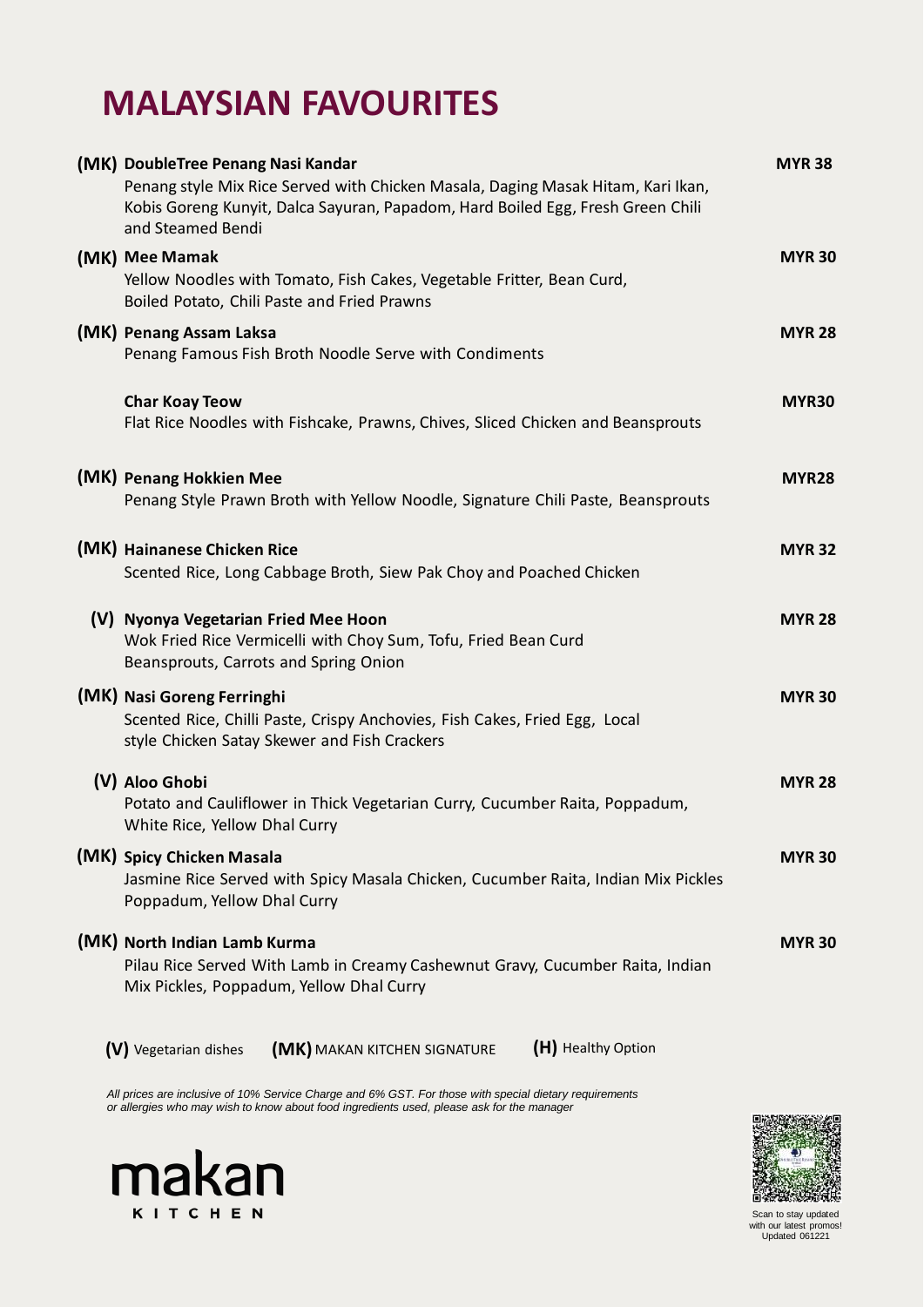### makan **KITCHEN**



Scan to stay updated with our latest promos! Updated 061221

### **INTERNATIONAL FLAVOURS**

| <b>Chicken Cordon Bleu</b><br>Pan Fried Breaded Chicken, Mushroom Sauce, French Fries, Bouquet Salad                                                         | <b>MYR 42</b> |
|--------------------------------------------------------------------------------------------------------------------------------------------------------------|---------------|
| <b>Norwegian Fillet of Salmon</b><br>Pan Seared Salmon Fillet, Chunky Tomato with Basil and Fresh Mozzarella, Puree<br>Potato and Cilantro-Green Chili Sauce | <b>MYR 48</b> |
| Fish & Chips<br>Deep Fried Snow Fish Fillet in Crispy Batter with French Fries, Tartar<br>Sauce and Fresh Lemon Wedge                                        | <b>MYR 38</b> |
| <b>FROM THE GRILL</b>                                                                                                                                        |               |
| <b>BBQ Short Ribs</b><br>Braised Beef Ribs Served With Mashed Potato, Sautee Vegetables, Mix Lettuce and<br><b>BBQ Sauce</b>                                 | <b>MYR 78</b> |
| <b>Australian Grain Fed Beef Sirloin</b><br>Barbeque Marinated, Served with Herb Butter                                                                      | <b>MYR 88</b> |
| <b>New Zealand Rack of Lamb</b><br>Garlic-Mint Marinated with Rosemary Infused                                                                               | <b>MYR 85</b> |
| *All Items Are Served With Sautéed Seasonal Vegetables and Selections of<br><b>Potato or Steamed Rice</b>                                                    |               |
| <b>Choice of Potato -</b><br>Potato Wedges, Cajun Potato Fries, Roasted Garlic Mashed Potato                                                                 |               |
| <b>Choice of Side Sauce -</b><br>Black Peppercorn, Thyme Jus, BBQ Sauce                                                                                      |               |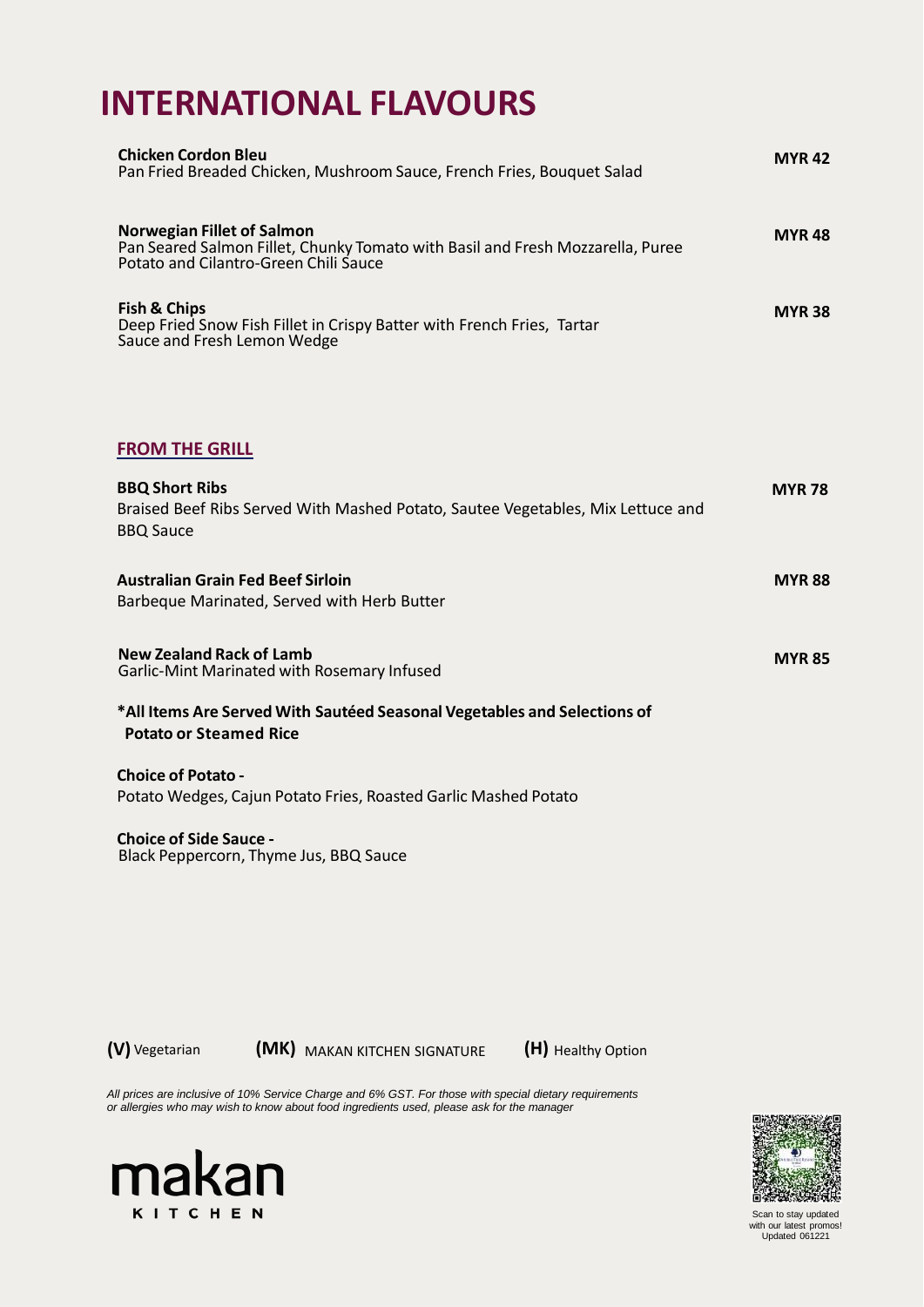## makan **KITCHEN**



Scan to stay updated with our latest promos! Updated 061221

### **DESSERTS**

| (V) Sago Gula Melaka<br>Classic Malaysian Dessert Made Of Sago Pudding, Malacca Sugar Syrup and<br><b>Jack Fruits</b>                                   | <b>MYR 25</b> |
|---------------------------------------------------------------------------------------------------------------------------------------------------------|---------------|
| (V) Fruit Platter<br>Seasonal Selection of Fruit                                                                                                        | <b>MYR 28</b> |
| (MK) Signature Chendol Cheese Cake<br>Cheese Cake, With Infused Of Local Chendol Flavour, Palm Sugar, Coconut Cream                                     | <b>MYR 32</b> |
| (MK) DoubleTree Cookie Ice Cream Sandwich<br>Signature Chocolate Chip and Walnut Cookies<br>Choice of Vanilla, Chocolate, Cinnamon Nutmeg, Rose Bandung | <b>MYR 32</b> |
| <b>Homemade Ice Cream</b><br>2 Scoop Choice Of Vanilla, Chocolate, Cinnamon Nutmeg, Rose Bandung                                                        | <b>MYR 22</b> |
| <b>Ginger Crème Brulee</b>                                                                                                                              | <b>MYR 28</b> |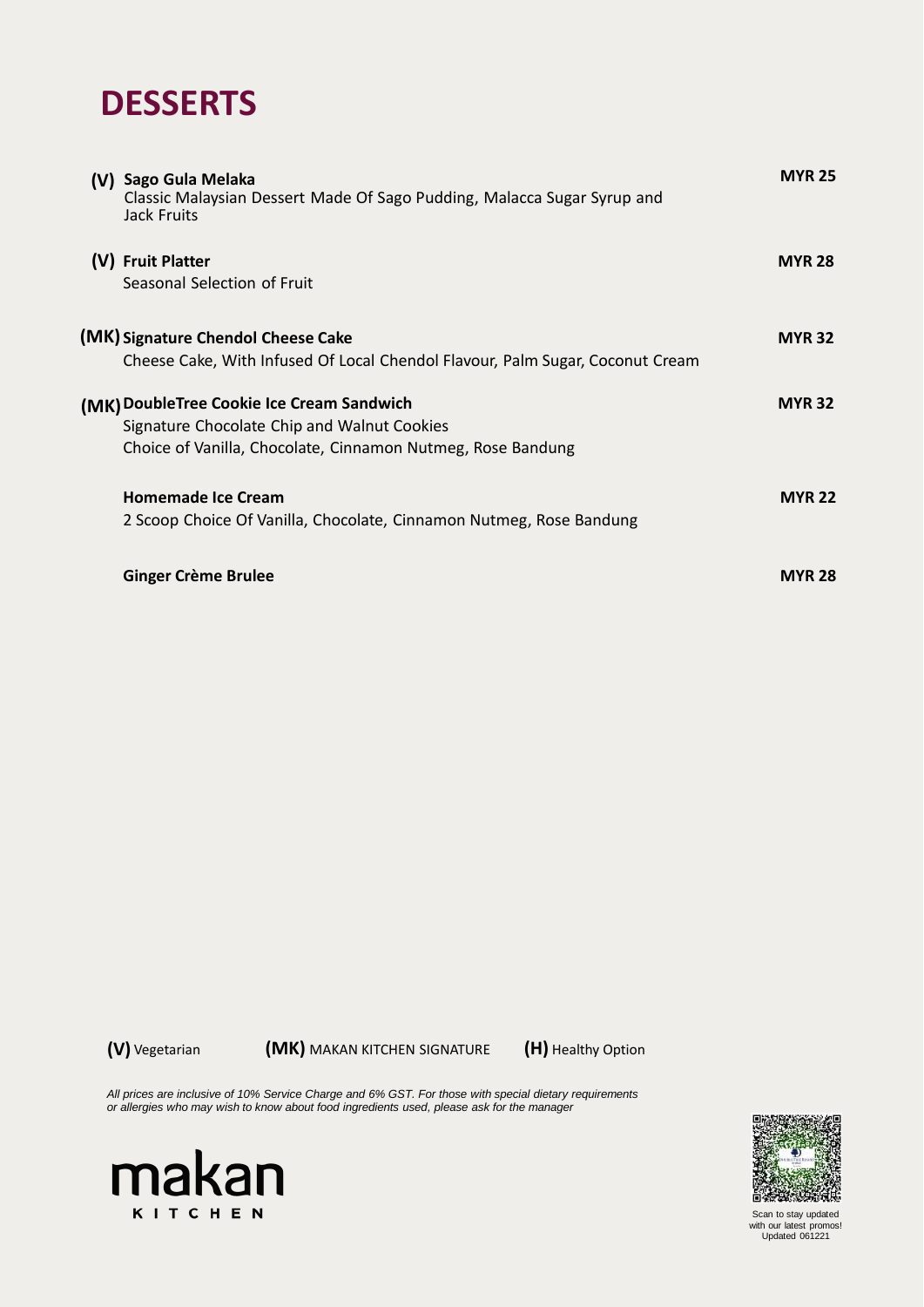### makan **KITCHEN**



Scan to stay updated with our latest promos! Updated 061221

### **KID'S MENU**

### **BREAKFAST (Served Daily From 6.30AM - 11.00AM)**

| <b>Yoghurt And Berries</b>                                                                                                          | <b>MYR 18</b> |
|-------------------------------------------------------------------------------------------------------------------------------------|---------------|
| Choice Of Strawberry, Blueberry Or Raspberry                                                                                        |               |
| <b>Doubletree Mini Pancakes</b><br>Stack Of 3 Mini Pancakes Served with Strawberries and Maple Syrup, Yoghurt and<br><b>Berries</b> | <b>MYR 18</b> |
| <b>Doubletree French Toast</b><br>Brioche Served with Chocolate Spread and Maple Syrup                                              | <b>MYR 18</b> |
| <b>Junior Congee</b><br>Choices of Plain, Fish, Chicken or Vegetables                                                               | <b>MYR 18</b> |
| LUNCH AND DINNER (Served Daily From 11.00AM – 12.00AM)                                                                              |               |
| <b>Bolognaise</b><br>Beef Ragout in Tomato Sauce with Grated Parmesan and Parsley                                                   | <b>MYR 18</b> |
| <b>Junior Fish &amp; Chips</b><br>Battered Sea Bass Served with Steak Fries and Tartar Sauce                                        | <b>MYR 20</b> |
| <b>Doubletree Mini Burger</b><br>2 Pieces of Mini Beef Patties with Cheddar Cheese Served with French Fries                         | <b>MYR 20</b> |
| <b>Chicken Nuggets</b><br>8 apcs Of Chicken Nugget Served with French Fries                                                         | <b>MYR 18</b> |
| <b>Cheesy Wedges</b><br>Deep Fried Wedges Topped with Cheese Sauce                                                                  | <b>MYR 14</b> |
| <b>Cheesy French Fries</b><br>Deep Fried French Fries Topped with Cheese Sauce                                                      | <b>MYR 14</b> |
| (V) Nyonya Vegetarian Fried Mee Hoon                                                                                                | <b>MYR 18</b> |

Wok Fried Rice Vermicelli with Choy Sum, Tofu, Fried Bean Curd, Bean Sprouts, Carrots and Spring Onions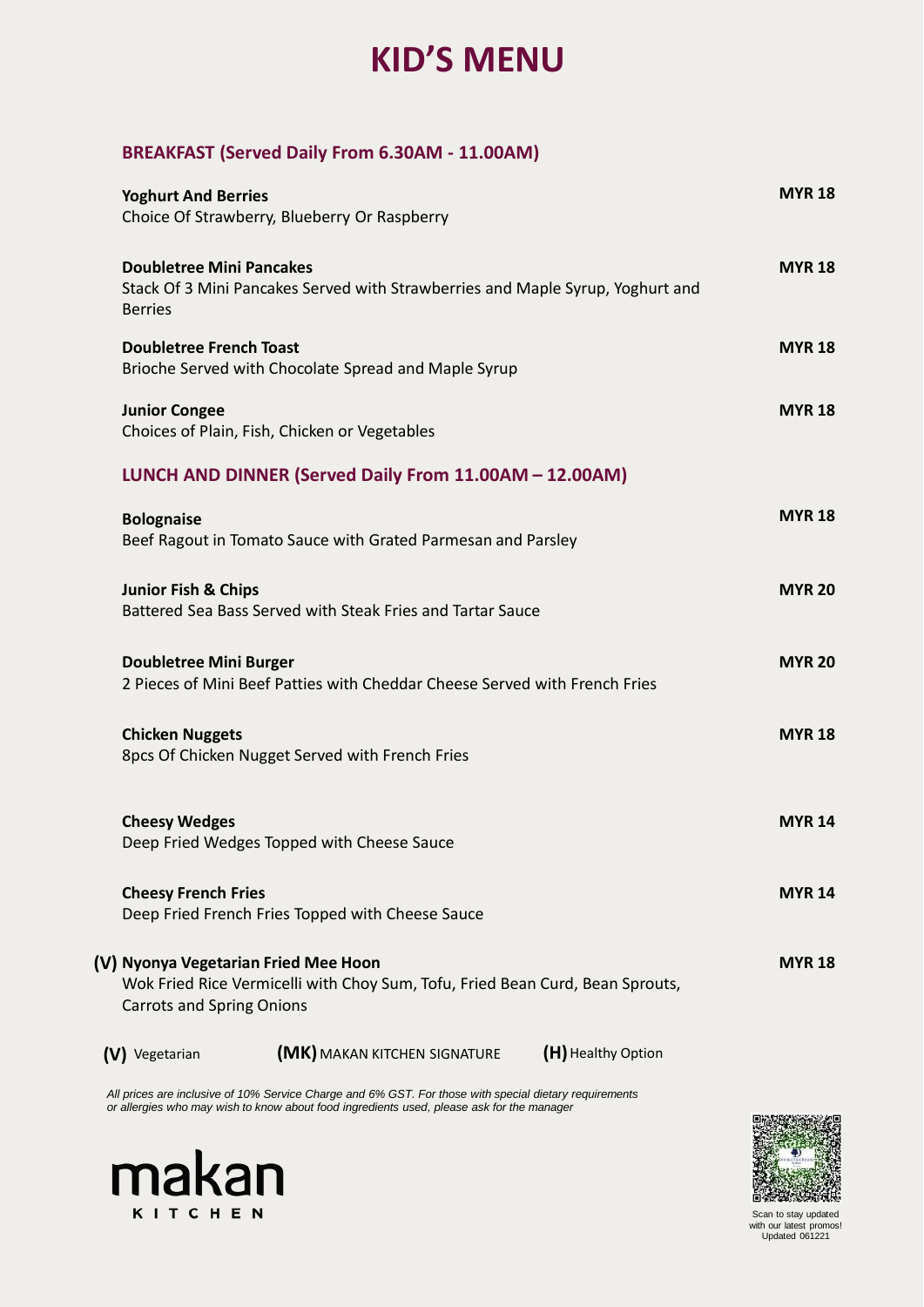# makan

Scan to stay updated with our latest promos! Updated 061221

| <b>Soft Drinks</b>                                                                                                                        | <b>MYR 10</b>    |
|-------------------------------------------------------------------------------------------------------------------------------------------|------------------|
| Coke, Coke Zero, Sprite, Ginger Ale, Soda Water, Tonic, 100 Plus, Tapping Tapir, San<br>Pellegrino                                        |                  |
| <b>Mineral Water</b>                                                                                                                      |                  |
| Aqua Panna Still (330 ml)                                                                                                                 | <b>MYR 18</b>    |
| Aqua Panna Still (750ml)                                                                                                                  | <b>MYR 25</b>    |
| San Pellegrino Sparkling (330 ml)                                                                                                         | <b>MYR 18</b>    |
| San Pellegrino Sparkling (750 ml)                                                                                                         | <b>MYR 25</b>    |
| <b>Fresh Juices</b>                                                                                                                       |                  |
| Watermelon, Orange, Apple                                                                                                                 | <b>MYR 10</b>    |
| <b>Freshly Squeezed Sugar Cane Juice</b>                                                                                                  | <b>MYR 12</b>    |
| <b>Fresh Coconut</b>                                                                                                                      | <b>MYR 10</b>    |
| <b>Chilled Juices</b>                                                                                                                     |                  |
| Orange, Apple, Mango, Guava, Pineapple                                                                                                    | MYR <sub>8</sub> |
| <b>Coffee</b>                                                                                                                             |                  |
| <b>Espresso</b>                                                                                                                           | MYR <sub>8</sub> |
| Americano                                                                                                                                 | <b>MYR 8</b>     |
| Double Espresso, Macchiato, Cappuccino, Latte                                                                                             | MYR <sub>9</sub> |
| Iced Coffee & Iced Teas                                                                                                                   | MYR <sub>9</sub> |
| <b>Dilmah Tea Selections</b>                                                                                                              | <b>MYR 8</b>     |
| Selection of Brilliant Breakfast, Chamomile, Rose with French Vanilla, Lychee with<br>Rose and Almond, Earl Grey, Green Tea, and Mint Tea |                  |

### **Chocolates**

Hot Chocolate / Iced Chocolate

#### **Teh Tarik MYR 8**

### **BEVERAGE MENU**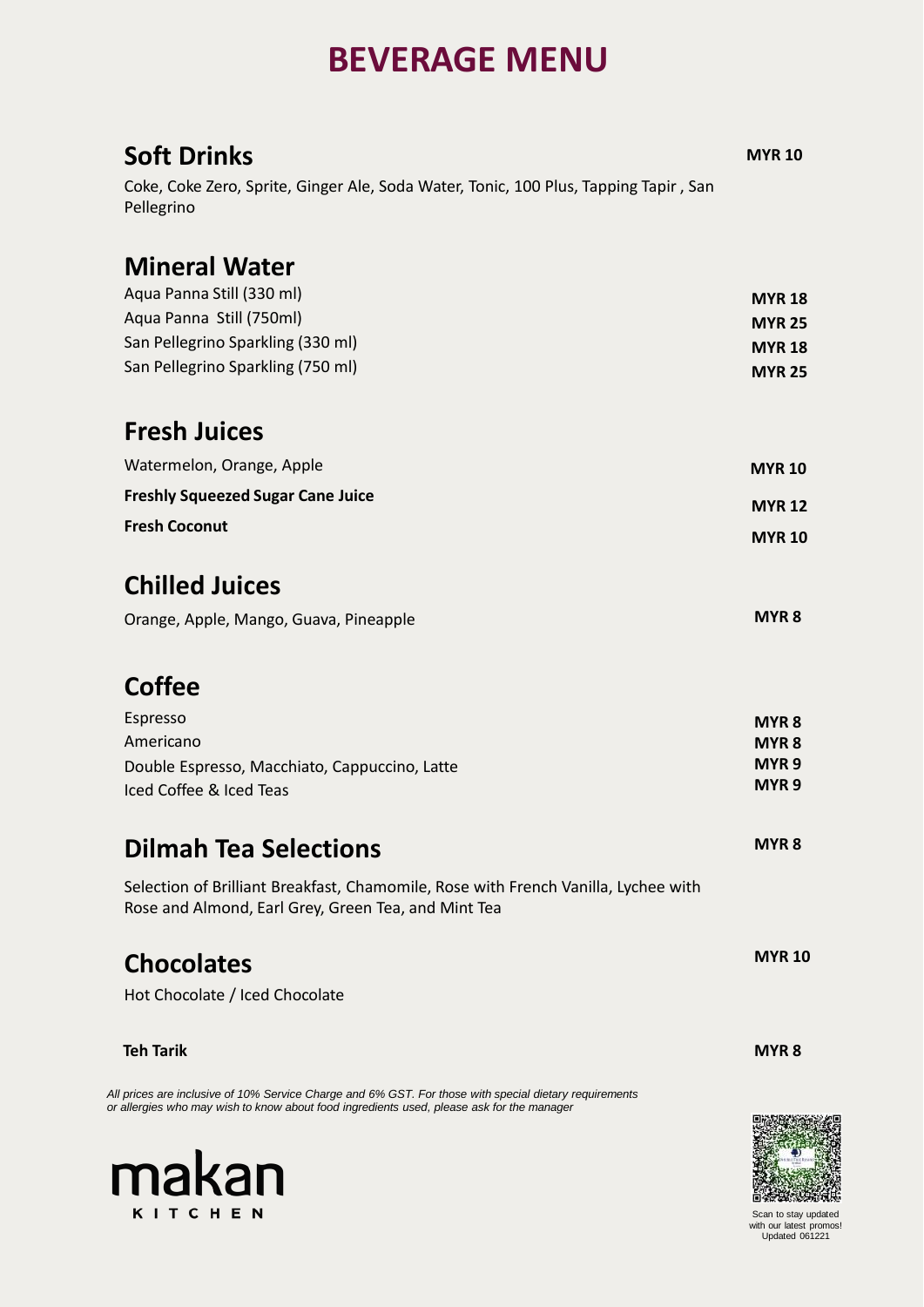## makan **KITCHEN**



Scan to stay updated with our latest promos! Updated 061221

| (MK) Mocktails by the Carafe (For 2 -3 pax)                                                                                             | <b>MYR 28</b>                                                                     |
|-----------------------------------------------------------------------------------------------------------------------------------------|-----------------------------------------------------------------------------------|
| Lemongrass & Ginger Iced Tea<br>Lemongrass, Ginger, Calamansi, Mint Leaf, Cold Tea                                                      |                                                                                   |
| <b>Watermelon Lemonade</b><br>Fresh Watermelon, Watermelon Syrup, English Breakfast Tea                                                 |                                                                                   |
| <b>Mango Punch</b><br>Mango, Mint Leaf, Ginger Tea                                                                                      |                                                                                   |
| <b>Iced Soda Tea</b><br>Orange juice, Cranberry Juice, English Breakfast Tea                                                            |                                                                                   |
| <b>Beers by Draught</b>                                                                                                                 |                                                                                   |
| Carlsberg                                                                                                                               | <b>MYR 20</b>                                                                     |
| <b>Beers by Bottle</b>                                                                                                                  |                                                                                   |
| Carlsberg<br><b>Carlsberg Smooth</b><br><b>Tiger</b><br>Heineken<br>Asahi                                                               | <b>MYR 22</b><br><b>MYR 20</b><br><b>MYR 20</b><br><b>MYR 24</b><br><b>MYR 30</b> |
| <b>Wines by the Glass and Bottles</b>                                                                                                   | <b>MYR 20 (GLS)</b>                                                               |
| <b>Tempus Two</b> Silver Series, Sauvignon Blanc, Australia                                                                             | <b>MYR 128 (BTL)</b>                                                              |
| <b>Tempus Two, Silver Series, Merlot, Australia</b>                                                                                     |                                                                                   |
| <b>Tempus Two, Silver Series, Shiraz, Australia</b>                                                                                     |                                                                                   |
| Luis Felipe Edwards, Pupilla, Chardonmay, Chile                                                                                         |                                                                                   |
| Luis Felipe Edwards, Pupilla, Cabernet Sauvignon, Chile<br>***Please ask our service staff for extensive list for wines by the bottles. |                                                                                   |
| <b>The Cocktail Chronicles</b>                                                                                                          | <b>MYR 32</b>                                                                     |

**Margarita** - Olmeca Tequlila Gold, Triple Sec, Lime Juice **Singapore Sling -** Beefeater Gin, Cherry Brandy, DOM Benedictine, Fresh Pineapple Juice

| <b>Mojito</b> | - Havana 3 Years Rum, Fresh Lime, Mint, Brown Sugar, Soda Water |
|---------------|-----------------------------------------------------------------|
| Cosmopolitan  | - Absolut Blue Vodka, Cranberry Juice, Lime Juice, Triple Sec   |
| $Choco-Tini$  | - Absolut Blue Vodka, Crème de Cacao                            |

### **BEVERAGE MENU**